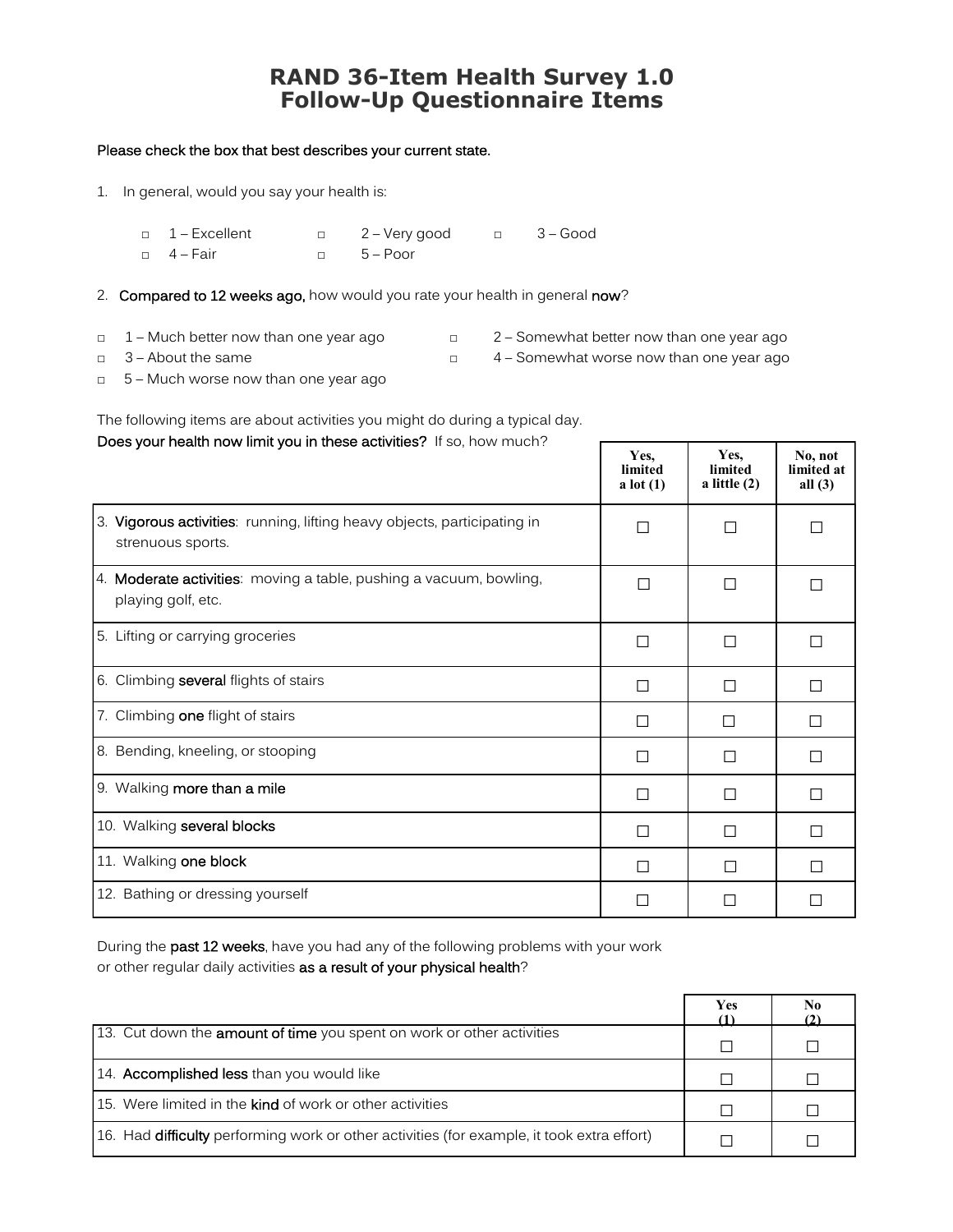During the past 12 weeks, have you had any of the following problems with your work or other regular daily activities as a result of any emotional problems (such as feeling depressed or anxious)?

|                                                                        | Yes<br>(1) | N <sub>0</sub><br>(2) |
|------------------------------------------------------------------------|------------|-----------------------|
| [17. Cut down the amount of time you spent on work or other activities |            |                       |
| 18. Accomplished less than you would like                              |            |                       |
| 19. Didn't do work or other activities as carefully as usual           |            |                       |

20. During the past 12 weeks, to what extent has your physical health or emotional problems interfered with your normal social activities with family, friends, neighbors, or groups?

□ <sup>1</sup>– Not at all □ <sup>2</sup>– Slightly □ <sup>3</sup>– Moderately □ <sup>4</sup>– Quite a bit □ <sup>5</sup>– Extremely

21. How much bodily pain have you had during the past 12 weeks?

| $\Box$ 1 – None     | $\Box$ 2 – Very mild | $\Box$ 3 – Mild        |
|---------------------|----------------------|------------------------|
| $\Box$ 4 – Moderate | $\Box$ 5 – Severe    | $\Box$ 6 – Very severe |

22. During the past 12 weeks, how much did pain interfere with your normal work (including both work outside the home and housework)?

| $\Box$ 1 – Not at all  | $\Box$ 2 – A little bit | $\Box$ 3 – Moderately |
|------------------------|-------------------------|-----------------------|
| $\Box$ 4 – Quite a bit | $\Box$ 5 – Extremely    |                       |

These questions are about how you feel and how things have been with you during the past 12 weeks. For each questions, please give the one answer that comes

closest to the way you have been feeling.

| How often in the past 12 weeks:                                            | All of the<br>time<br>(1) | Most of<br>the time<br>(2) | A good<br>bit of the<br>time $(3)$ | Some of<br>the time<br>(4) | A little of<br>the time<br>(5) | None of<br>the time<br>(6) |
|----------------------------------------------------------------------------|---------------------------|----------------------------|------------------------------------|----------------------------|--------------------------------|----------------------------|
| 23. Do you feel full of pep?                                               | П                         | П                          | П                                  | П                          | П                              | П                          |
| 24. Have you been a very nervous person?                                   | П                         | Ш                          | $\Box$                             | П                          | □                              | П                          |
| 25. Have you felt so down in the dumps that nothing<br>could cheer you up? |                           | П                          | П                                  | П                          | П                              |                            |
| 26. Have you felt calm and peaceful?                                       | $\overline{\phantom{a}}$  | П                          | П                                  | П                          | П                              | П                          |
| 27. Did you have a lot of energy?                                          | П                         | П                          | П                                  | П                          | П                              | П                          |
| 28. Have you felt downhearted and blue?                                    | П                         | П                          | П                                  | П                          | П                              | П                          |
| 29. Did you feel worn out?                                                 | П                         | П                          | П                                  | П                          | □                              | П                          |
| 30. Have you been a happy person?                                          | П                         | П                          | П                                  | П                          | П                              | П                          |
| 31. Did you feel tired?                                                    | П                         | $\sim$                     | n.                                 | $\overline{\phantom{a}}$   | П                              |                            |